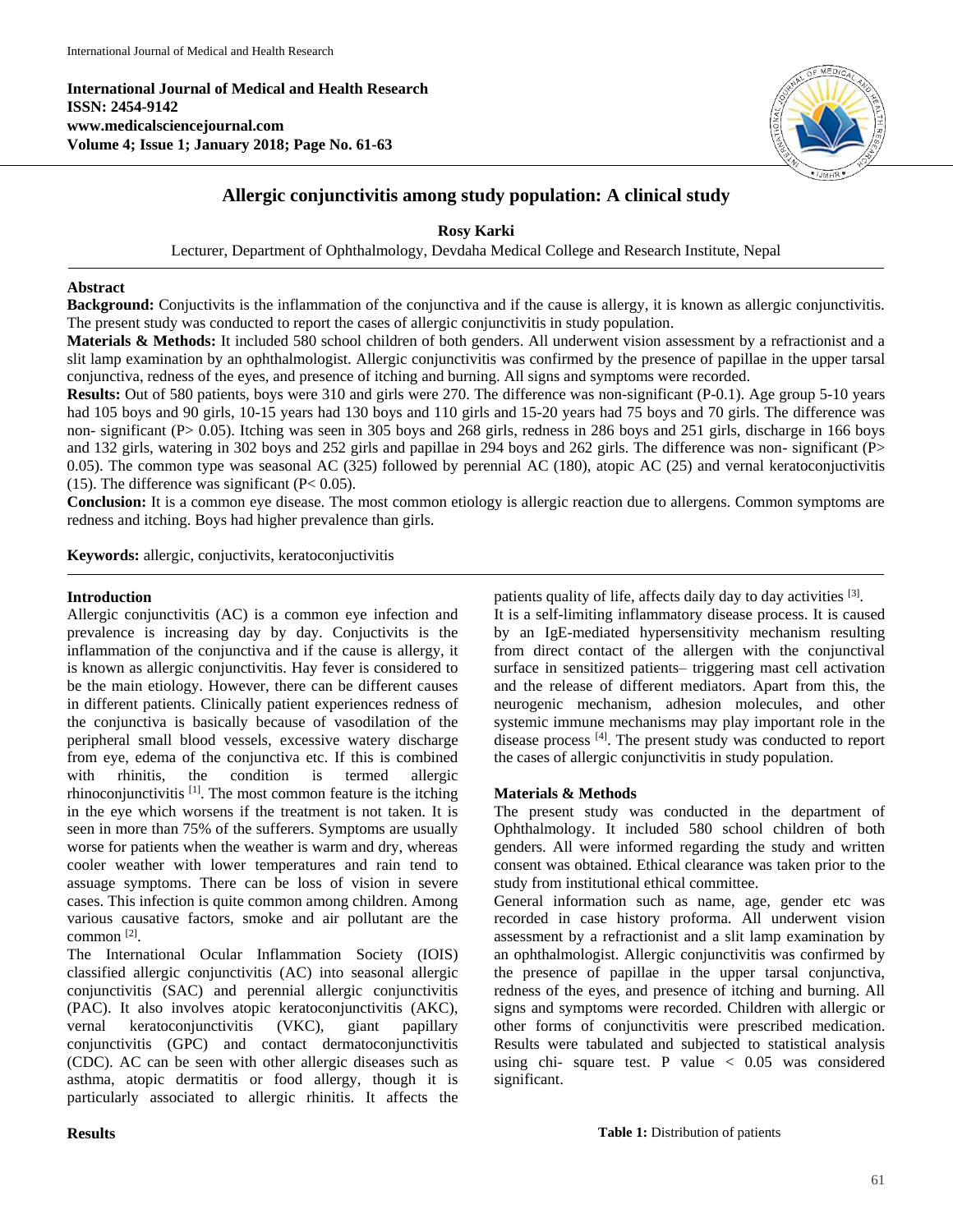| <b>Total-580</b> |       |                |  |  |
|------------------|-------|----------------|--|--|
| <b>Boys</b>      | Girls | <b>P</b> value |  |  |
| 21 C             |       |                |  |  |

Table 1 shows that out of 580 patients, boys were 310 and girls were 270. The difference was non- significant (P-0.1).

| Age Group (years) | <b>Boys</b> | <b>Girls</b> | P value |
|-------------------|-------------|--------------|---------|
| $5-10$            | 105         | 90           |         |
| $10 - 15$         | 130         | 110          |         |
| $15 - 20$         | 75          | 70           |         |
| Total             | 310         | ን7በ          |         |

Table 2 shows that age group 5-10 years had 105 boys and 90 girls, 10-15 years had 130 boys and 110 girls and 15-20 years had 75 boys and 70 girls. The difference was non-significant  $(P> 0.05)$ .



**Fig 1:** Clinical features in patients

Fig 1 shows that common symptoms and signs were itching in 305 boys and 268 girls, redness in 286 boys and 251 girls, discharge in 166 boys and 132 girls, watering in 302 boys and 252 girls and papillae in 294 boys and 262 girls. The difference was non- significant  $(P> 0.05)$ .



Fig 2 shows that among various types of AC, the common was seasonal AC (325) followed by perennial AC (180), atopic AC (25) and vernal keratoconjuctivitis (15). The difference was significant  $(P<0.05)$ .

#### **Discussion**

The cause of allergic conjunctivitis is an allergic reaction of the body's immune system to an allergen. Allergic conjunctivitis is common in people who have other signs of allergic disease such as hay fever, asthma and eczema. AC is caused by exposure to pollen. It is seen in young population with no gender predilection. It is seen with asthma and allergic rhinitis. There is involvement of both eyes and tearing, redness and itching are common symptoms. Blurred vision and photophobia can be observed in the more severe presentations. Blurred vision can be due to an alteration in the composition and stability of the tear film in >78% of all patients <sup>[5]</sup>. The present study was performed among school children and the cases of AC were recorded.

In this study, out of 580 children boys were 310 and girls were 270.

We found that maximum patients were seen in age group 10- 15 years (130 boys and 110 girls) followed by age group 5-10 years (105 boys and 90 girls) and 15-20 years (75 boys and 70 girls). This is in agreement with Bekebille *et al*. [6] We observed that common symptoms and signs were itching, redness, discharge and papillae. More than 90% of the patients had itching, redness and papillae. Only 50% had watering eyes. This is similar to Husain *et al*. [7]

Among various forms of AC, seasonal allergic conjunctivitis (SAC) and perennial allergic conjunctivitis are the common two acute allergic conjunctival disorders. SAC is the most common ocular allergy. In present study also we observed that SAC are seen in 325 patients. The feature of this form is itching and pink to reddish eyes.

Atopic keratoconjunctivitis and vernal keratoconjunctivitis are chronic allergic diseases. The pathophysiology causes eosinophils, conjunctival fibroblasts, epithelial cells, mast cells, and TH2 lymphocytes aggravation leading to AC. It is seen in young adults. In our study we observed 25 cases of AKC. VKC is a mostly observed in children and most common features are redness and itching. In our study we observed, 15 cases of VKC. This is similar to Singh *et al*. [8]

Management includes use of antihistamines in most of the cases. Diphenhydramine and chlorpheniramine are commonly used as treatment. People treated with H1 antihistamines exhibit reduced production of histamine and leukotrienes as well as downregulation of adhesion molecule expression on the vasculature which in turn attenuates allergic symptoms by 40–50% [9] .

Other modalities includes cold compresses, eyewashes with tear substitutes, and avoidance of allergens, mast cell stabilizers etc. Corticosteroids are used in severe forms of allergic conjunctivitis such as vernal keratoconjunctivitis (VKC) and atopic keratoconjunctivitis (AKC).

The diagnosis is confirmed by a family or personal history of atopic alterations, and positive skin tests in response to the suspect seasonal allergens. However, in some cases skin testing is not determinant, since some studies have found that up to 47% of all patients can show sensitization to perennial allergens<sup>[10]</sup>.

#### **Conclusion**

It is a common eye disease. The most common etiology is